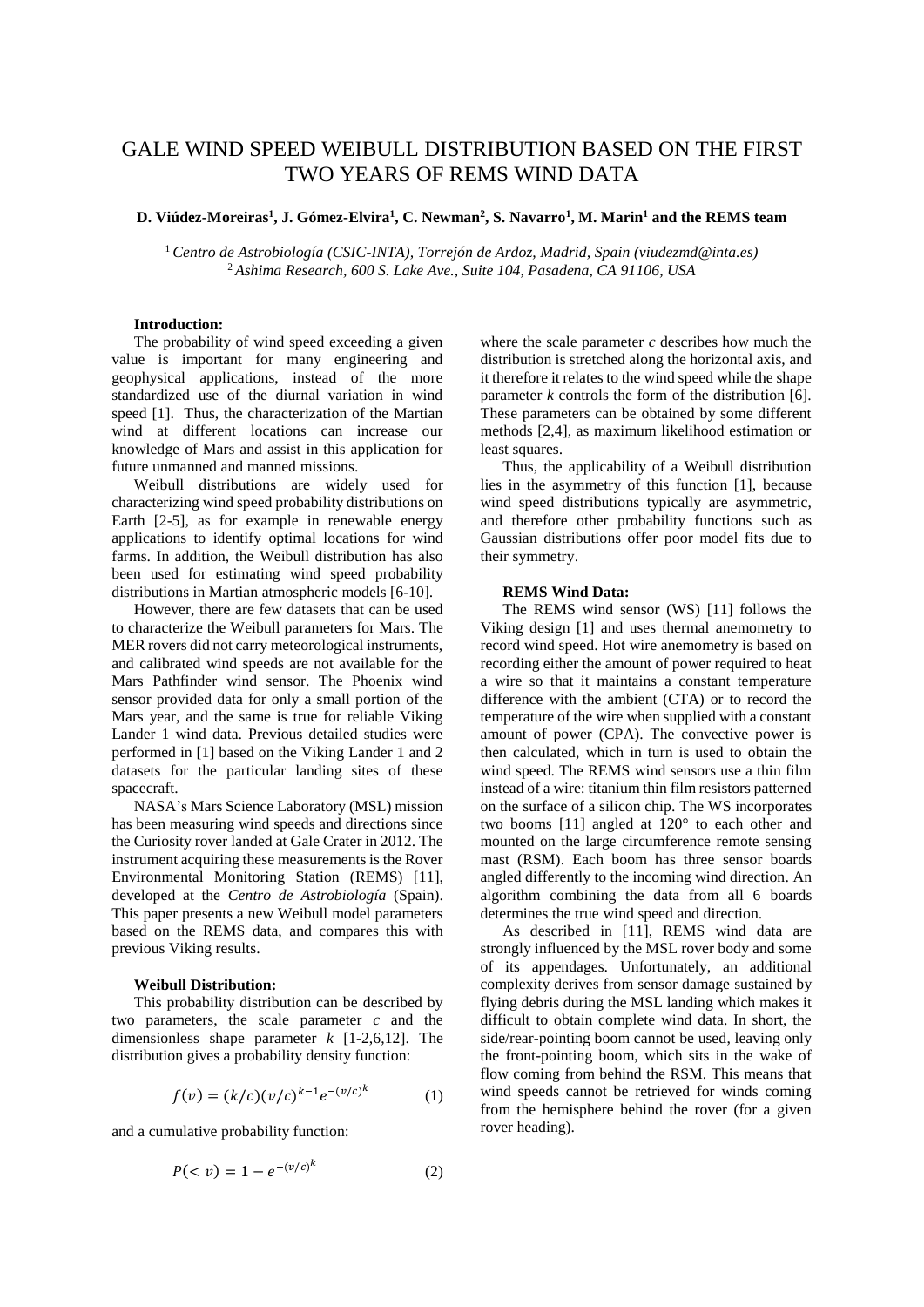

*Figure 1: Weibull probability density function and comparison with empirical data*



*Figure 2: Seasonal effect on Weibull parameter c (m/s)*



*Figure 3: Seasonal effect on Weibull parameter k*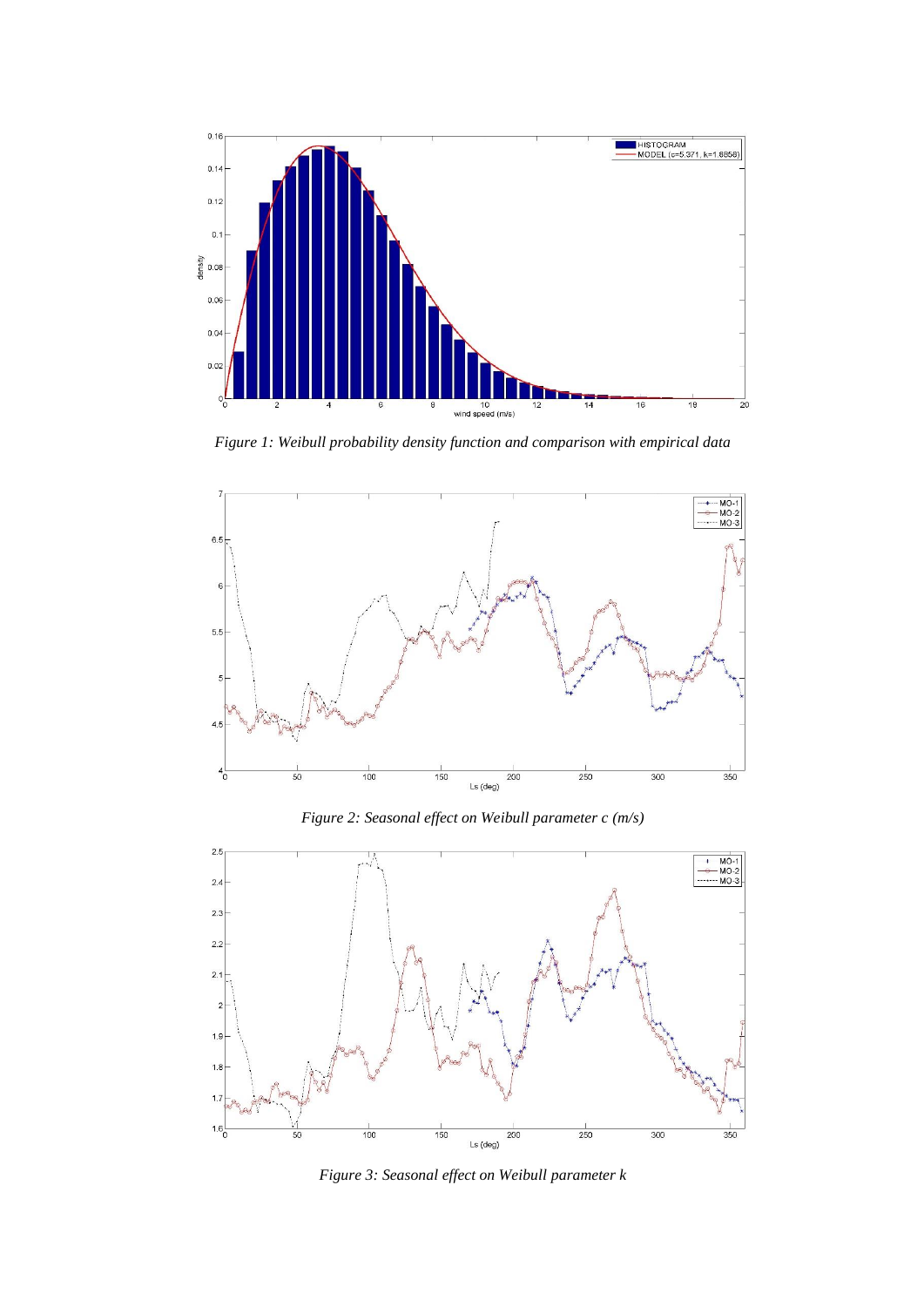Due to memory restrictions, REMS operates in 5 minute sessions per hour, measuring specific full hours each day, based on a cadence table and daily scientific decisions. Thus, global measurements are not uniform from a daily point of view. Therefore, data has been size uniformed in order to uncouple the effect of the measurement times within a day.

For this study, segments of data for sols (Martian days of the MSL mission) 9 to 1474, in a Local Mean Solar Time (LMST) periods between 10:00 and 18:00 were utilized to generate a wind speed distribution using 0.5 m/s wide bins, where  $0 < v < 20$  m/s. Data with calm periods are removed based on the procedure described in [1] for the Viking data, and the other values rescaled accordingly.

#### **Weibull model results:**

Figure 1 shows the global Weibull probability density function (red line) and the comparison with the REMS empirical data (blue histogram), taking into account everysol. As can be seen, the model fits the empirical data well if the scale parameter  $c =$ 5.3710 m/s and shape parameter  $k = 1.8878$ .

Figure 2 and Figure 3 show the variability in Weibull parameters (c and k respectively) with the aforementioned areocentric solar longitudes (Ls) for the data that have been received until now, taking into account 40 sols for each model centered in the Ls values. For the scale parameter c  $(4.3 \text{ m/s} < c < 6.6$ m/s), there is a linear dependency with the average wind speed. As average wind speed varies, the c parameter varies in the same way, achieving maximum values in the  $180 \text{ deg} < Ls < 220 \text{ deg range}$ , next to the southern spring equinox. There is another maximum in the 330 deg < Ls < 10 deg range for the MO-2, next to the southern autumn equinox, which is not performed in the MO-1. For the shape parameter k (1.60  $< k < 2.5$ ), it achieves maximum values in two different Ls ranges:  $80 \text{ deg} < Ls < 120 \text{ deg}$  and  $250$  $deg < Ls < 290$  deg, and minimum values in three different Ls ranges:  $20 \text{ deg} <$  Ls  $<$  60 deg, 180 deg  $<$  $\text{Ls}$  < 220 and 310 deg <  $\text{Ls}$  < 350 deg. In these ranges, wind distributions are more symmetric. In addition, except for the autumn equinox, there is a good interannual correlation in winds, especially for the southern spring and summer. However, more Martian years of data should provide a more accurate characterization of the seasonal and interannual effects.

REMS results are similar to those obtained for the two Viking spacecraft [1], where scale parameter ranges between 2.55 and 7.90 m/s, and shape parameter ranges between 1.06 and 1.68. Differences could be mainly explained by the parameter dependence on the spacecraft landing site locations, surface morphologies, the LMST dependence and the meteorological conditions in the mission lifetime.

Typical terrestrial values for the shape parameter are close to 2, while the scale parameter has a strong time and spatial dependency, whose values are between 2 and 7 for most of places [1-5].

Future wind sensors headed to Mars as part of NASA missions include TWINS for Insight and MEDA for Mars 2020, both developed at the *Centro de Astrobiología* (Spain). These will increase our knowledge of Martian winds by enabling this and other wind studies at further locations.

## **Conclusions:**

This study presents the first results of a Weibull wind distribution model applied to the MSL REMS data, which shows similar results to those obtained for the Viking spacecraft. Further research will be focused on increasing the model domain to the remaining timeslots in order to achieve a complete diurnal characterization. Thus, the characterization of the Martian wind speed at different locations can increase our knowledge of Mars and assist for future unmanned and manned missions, since probability of wind speed exceeding a given value is often required for engineering and geophysical (e.g. aeolian studies) applications.

## **References:**

[1] Lorenz, R.D., 1996. Martian surface wind speeds, described by the Weibull distribution. J. Spacecraft Rockets 33, 754–756.

[2] Lai, Chin-Diew,L. , Murthy, D.N. Xie, M, 2006, "Weibull Distributions and Their Applications", Springer London, pp. 63-78. 10.1007/978-1-84628-288-1\_3.

[3] Ozay, C., Soner M., Celiktas, A., 2016, "Statistical analysis of wind speed using twoparameter Weibull distribution in Alaçatı region", Energy Conversion and Management, Volume 121, pp. 49-54, ISSN 0196-8904.

[4] Kuk-Lee, J., Yook, D., Jai-Lee, K., Yun, J., Beeley, P.A., 2015. "Weibull parameter calculation and estimation of directional and seasonal wind speeds for the return period: A case study in the Barakah NPP area", Annals of Nuclear Energy, Volume 80, pp. 62-69, ISSN 0306-4549.

[5] Pishgar-Komleh, S.H. Keyhani, A. Sefeedpari, P., 2015. "Wind speed and power density analysis based on Weibull and Rayleigh distributions (a case study: Firouzkooh county of Iran)", Renewable and Sustainable Energy Reviews, Volume 42, February, pp. 313-322, ISSN 1364-0321.

[6] Fenton, L., Michaels, T., 2010. Characterizing the sensitivity of daytime turbulent activity on Mars with the MRAMS LES: Early results. Mars 5, 159– 171. http://dx.doi.org/10.1555/mars.2010.0007.

[7] Newman, C. E., S. R. Lewis, P. L. Read and F. Forget, 2002. "Modeling the Martian dust cycle, 1. Representations of dust transport processes" Journal of Geophysical Research 107, 5123. doi:10.1029/2002JE001910